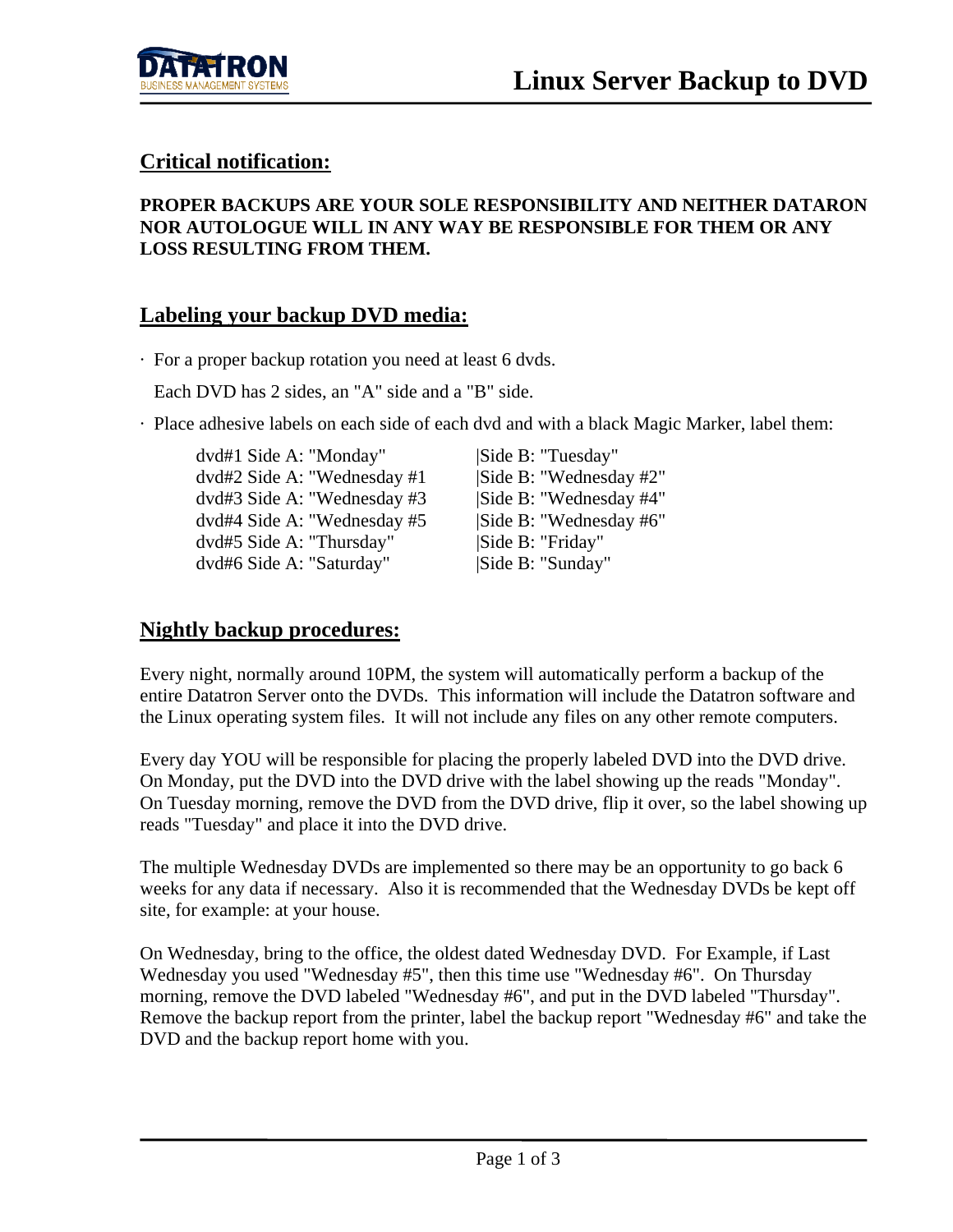

# **The backup report:**

After the backup has finished, the system will print a report of the results onto your report printer. Check the report carefully to be sure the backup completed successfully! Cut the backup report out and place it on the shelf along side the DVDs. Save the reports for at least one full week! Doing this is important to verify when the nightly backups were made and that it is restorable in case you ever need it to restore files from it.

A successful backup report will include these lines:

===================================================================== Microlite BackupEDGE Data Archiving System Unattended Backup Summary ===================================================================== {{ Backup Type [Status] = Master [PASSED!] Verify Type  $[Status] = Level-2 (Bit) [PASSED!]$ }}

If you do not receive the report on the printer, or the report displays Error messages, or the report does not display the "PASSED!" on each Status line, contact Datatron Support immediately.

The DVDs do not last forever. You will need to replace them from time to time. You may purchase them from Datatron or your local computer supply store.

# **How to run a backup manually:**

If you wish to run a backup manually during the day for any reason, you may. Simply left arrow to the "DOT" and type: **EDGE**

Follow the printed instructions that include turning your CAPS-Lock Off to type in the system root password.

When the backup has completed, a report will print to your defined printer the same way it does at night.